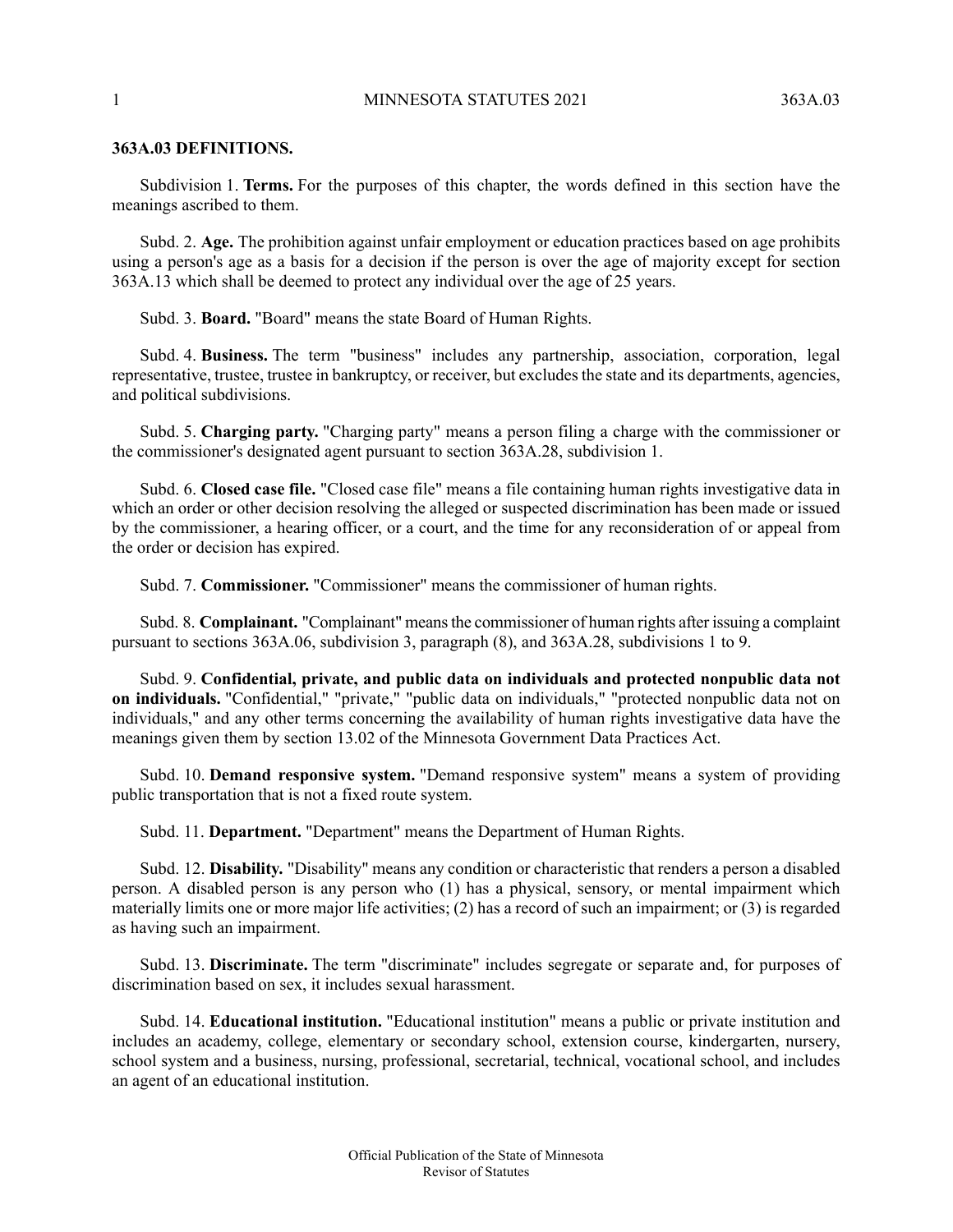Subd. 15. **Employee.** "Employee" means an individual who is employed by an employer and who resides or works in this state. Employee includes a commission salesperson, as defined in section 181.145, who resides or works in this state.

Subd. 16. **Employer.** "Employer" means a person who has one or more employees.

Subd. 17. **Employment agency.** "Employment agency" means a person or persons who, or an agency which regularly undertakes, with or without compensation, to procure employees or opportunities for employment.

Subd. 18. **Familial status.** "Familial status" means the condition of one or more minors being domiciled with (1) their parent or parents or the minor's legal guardian or (2) the designee of the parent or parents or guardian with the written permission of the parent or parents or guardian. The protections afforded against discrimination on the basis of family status apply to any person who is pregnant or is in the process of securing legal custody of an individual who has not attained the age of majority.

Subd. 19. **Fixed route system.** "Fixed route system" means a system of providing public transportation on which a vehicle is operated along a prescribed route according to a fixed schedule.

Subd. 20. **Historic or antiquated rail passenger car.** "Historic or antiquated rail passenger car" means a rail passenger car:

(1) that is at least 30 years old at the time of its use for transporting individuals;

(2) the manufacturer of which is no longer in the business of manufacturing rail passenger cars; or

(3) that has consequential association with events or persons significant to the past or embodies, or is being restored to embody, the distinctive characteristics of a type of rail passenger car used in the past or to represent a time period that has passed.

Subd. 21. **Human rightsinvestigative data.** "Human rightsinvestigative data" means written documents issued or gathered by the department for the purpose of investigating and prosecuting alleged or suspected discrimination.

Subd. 22. **Labor organization.** "Labor organization" means any organization that exists wholly or partly for one or more of the following purposes:

(1) collective bargaining;

(2) dealing with employers concerning grievances, terms or conditions of employment; or

(3) mutual aid or protection of employees.

Subd. 23. **Local commission.** "Local commission" means an agency of a city, county, or group of counties created pursuant to law, resolution of a county board, city charter, or municipal ordinance for the purpose of dealing with discrimination on the basis of race, color, creed, religion, national origin, sex, age, disability, marital status, status with regard to public assistance, sexual orientation, or familial status.

Subd. 24. Marital status. "Marital status" means whether a person is single, married, remarried, divorced, separated, or a surviving spouse and, in employment cases, includes protection against discrimination on the basis of the identity, situation, actions, or beliefs of a spouse or former spouse.

Subd. 25. **National origin.** "National origin" means the place of birth of an individual or of any of the individual's lineal ancestors.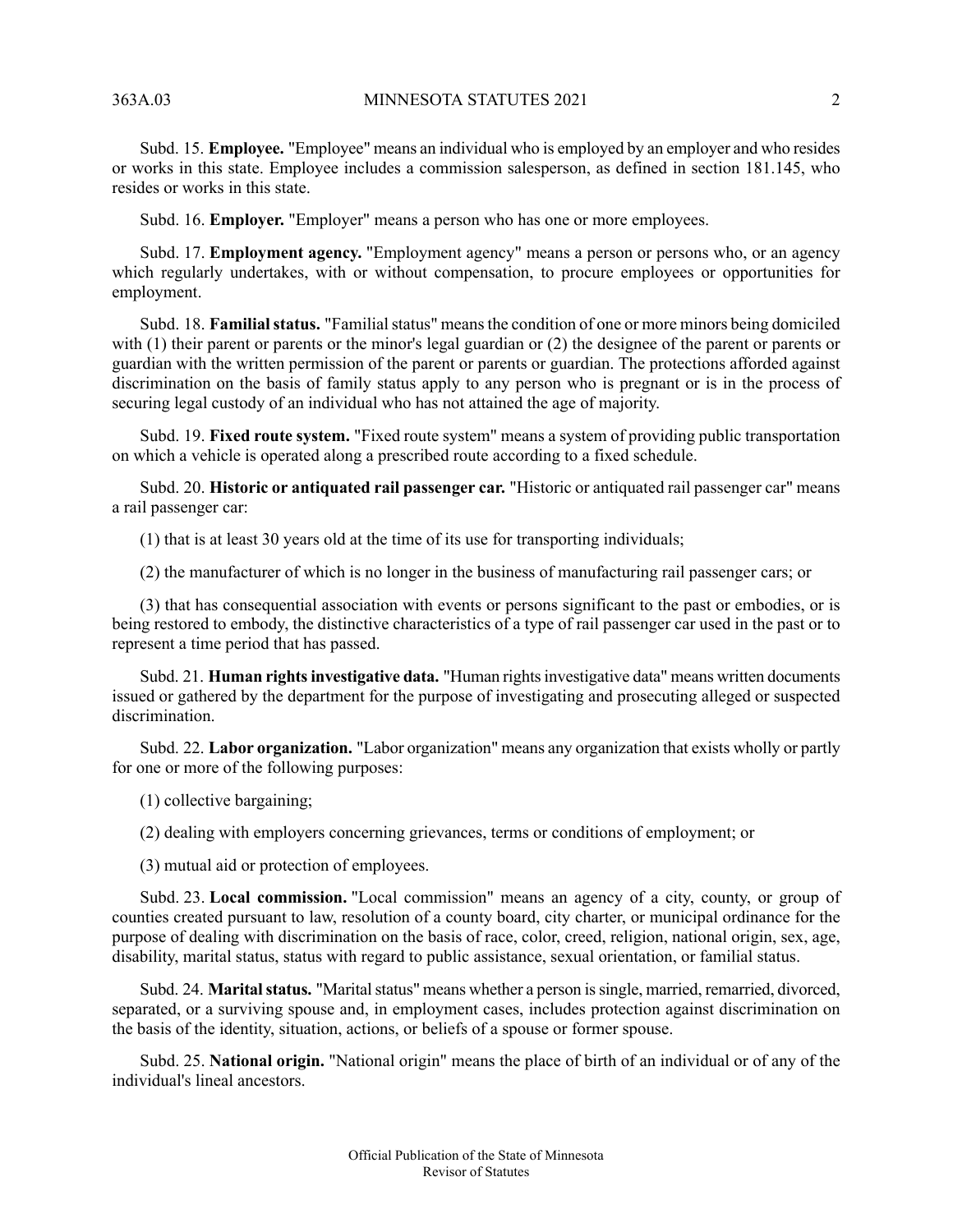Subd. 26. **Open case file.** "Open case file" means a file containing human rights investigative data in which no order or other decision resolving the alleged or suspected discrimination has been made or issued by the commissioner, a hearing officer, or a court, or a file in which an order or other decision has been issued but the time for any reconsideration or appeal of the order or decision has either not yet expired or the reconsideration or appeal is then pending.

Subd. 27. **Operates.** "Operates," when used with respect to a demand responsive or fixed route system, includes the operation of the system by a person under a contractual or other arrangement or relationship with a public or private entity.

Subd. 28. **Over-the-road bus.** "Over-the-road bus" means a bus characterized by an elevated passenger deck located over a baggage compartment.

Subd. 29. **Party in interest.** "Party in interest" means the complainant, respondent, commissioner or board member.

Subd. 30. **Person.** "Person" includes partnership, association, corporation, legal representative, trustee, trustee in bankruptcy, receiver, and the state and its departments, agencies, and political subdivisions.

Subd. 31. **Physical access.** "Physical access" means (1) the absence of physical obstacles that limit a disabled person's opportunity for full and equal use of or benefit from goods, services, and privileges; or, when necessary, (2) the use of methods to overcome the discriminatory effect of physical obstacles. The methods may include redesign of equipment, assignment of aides, or use of alternate accessible locations.

Subd. 32. **Private entity.** "Private entity" means an entity other than a public service.

Subd. 33. **Program access.** "Program access" means (1) the use of auxiliary aids or services to ensure full and equal use of or benefit from goods, services, and privileges; and  $(2)$  the absence of criteria or methods of administration that directly, indirectly, or through contractual or other arrangements, have the effect of subjecting qualified disabled persons to discrimination on the basis of disability, or have the effect of defeating or impairing the accomplishment of the objectives of the program.

Subd. 34. **Place of public accommodation.** "Place of public accommodation" means a business, accommodation, refreshment, entertainment, recreation, or transportation facility of any kind, whether licensed or not, whose goods, services, facilities, privileges, advantages or accommodations are extended, offered, sold, or otherwise made available to the public.

Subd. 35. **Public service.** "Public service" means any public facility, department, agency, board or commission, owned, operated or managed by or on behalf of the state of Minnesota, or any subdivision thereof, including any county, city, town, township, or independent district in the state.

Subd. 36. **Qualified disabled person.** "Qualified disabled person" means:

(1) with respect to employment, a disabled person who, with reasonable accommodation, can perform the essential functions required of all applicants for the job in question; and

(2) with respect to public services, a person with a disability who, with or without reasonable modifications to rules, policies, or practices, removal of architectural, communications, or transportation barriers, or the provision of auxiliary aids and services, meets the essential eligibility requirements for receipt of services and for participation in programs and activities provided by the public service.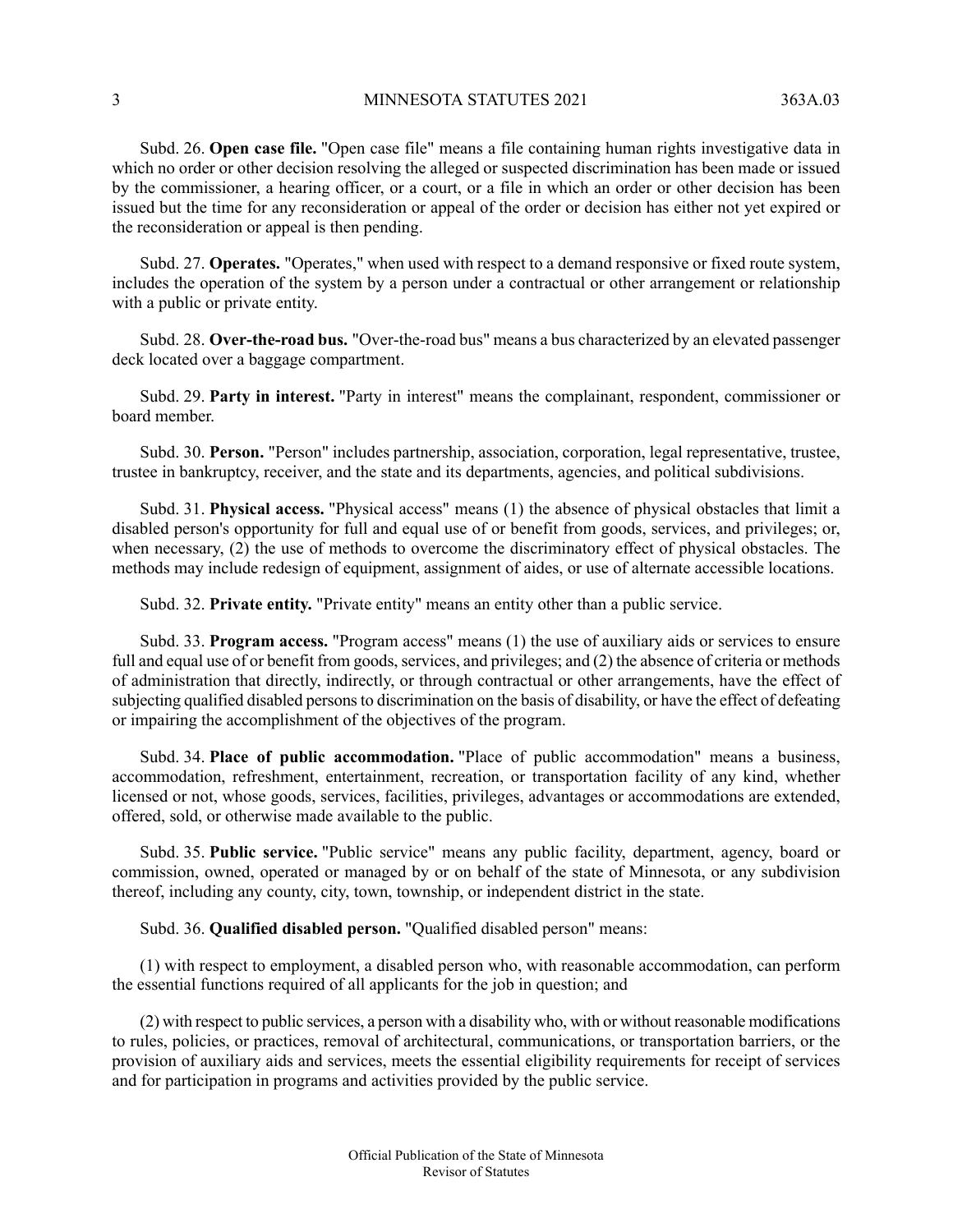For the purposes of this subdivision, "disability" excludes any condition resulting from alcohol or drug abuse which prevents a person from performing the essential functions of the job in question or constitutes a direct threat to property or the safety of others.

If a respondent contends that the person is not a qualified disabled person, the burden is on the respondent to prove that it was reasonable to conclude the disabled person, with reasonable accommodation, could not have met the requirements of the job or that the selected person was demonstrably better able to perform the job.

Subd. 37. **Rail passenger car.** "Rail passenger car" means, with respect to intercity or commuter rail transportation, single- and bi-level coach cars, dining cars, sleeping cars, lounge cars, restroom cars, and food service cars.

Subd. 38. **Real estate broker or salesperson.** "Real estate broker or salesperson" means, respectively, a real estate broker as defined by section 82.55, subdivision 19, and a real estate salesperson as defined by section 82.55, subdivision 20.

Subd. 39. **Real property.** "Real property" includes real estate, lands, tenements, and hereditaments, corporeal and incorporeal.

Subd. 40. **Religious or denominational educational institution.** "Religious or denominational educational institution" means an educational institution which is operated, supervised, controlled or sustained primarily by a religious or denominational organization, or one which is stated by the parent church body to be and is, in fact, officially related to that church by being represented on the board of the institution, and by providing substantial financial assistance and which has certified, in writing, to the board that it is a religious or denominational educational institution.

Subd. 41. **Respondent.** "Respondent" means a person against whom a complaint has been filed or issued.

Subd. 42. **Sex.** "Sex" includes, but is not limited to, pregnancy, childbirth, and disabilities related to pregnancy or childbirth.

Subd. 43. **Sexual harassment.** "Sexual harassment" includes unwelcome sexual advances, requests for sexual favors, sexually motivated physical contact or other verbal or physical conduct or communication of a sexual nature when:

(1) submission to that conduct or communication is made a term or condition, either explicitly or implicitly, of obtaining employment, public accommodations or public services, education, or housing;

(2) submission to or rejection of that conduct or communication by an individual is used as a factor in decisions affecting that individual's employment, public accommodations or public services, education, or housing; or

(3) that conduct or communication hasthe purpose or effect ofsubstantially interfering with an individual's employment, public accommodations or public services, education, or housing, or creating an intimidating, hostile, or offensive employment, public accommodations, public services, educational, or housing environment.

Subd. 44. **Sexual orientation.** "Sexual orientation" means having or being perceived as having an emotional, physical, or sexual attachment to another person without regard to the sex of that person or having or being perceived as having an orientation for such attachment, or having or being perceived as having a